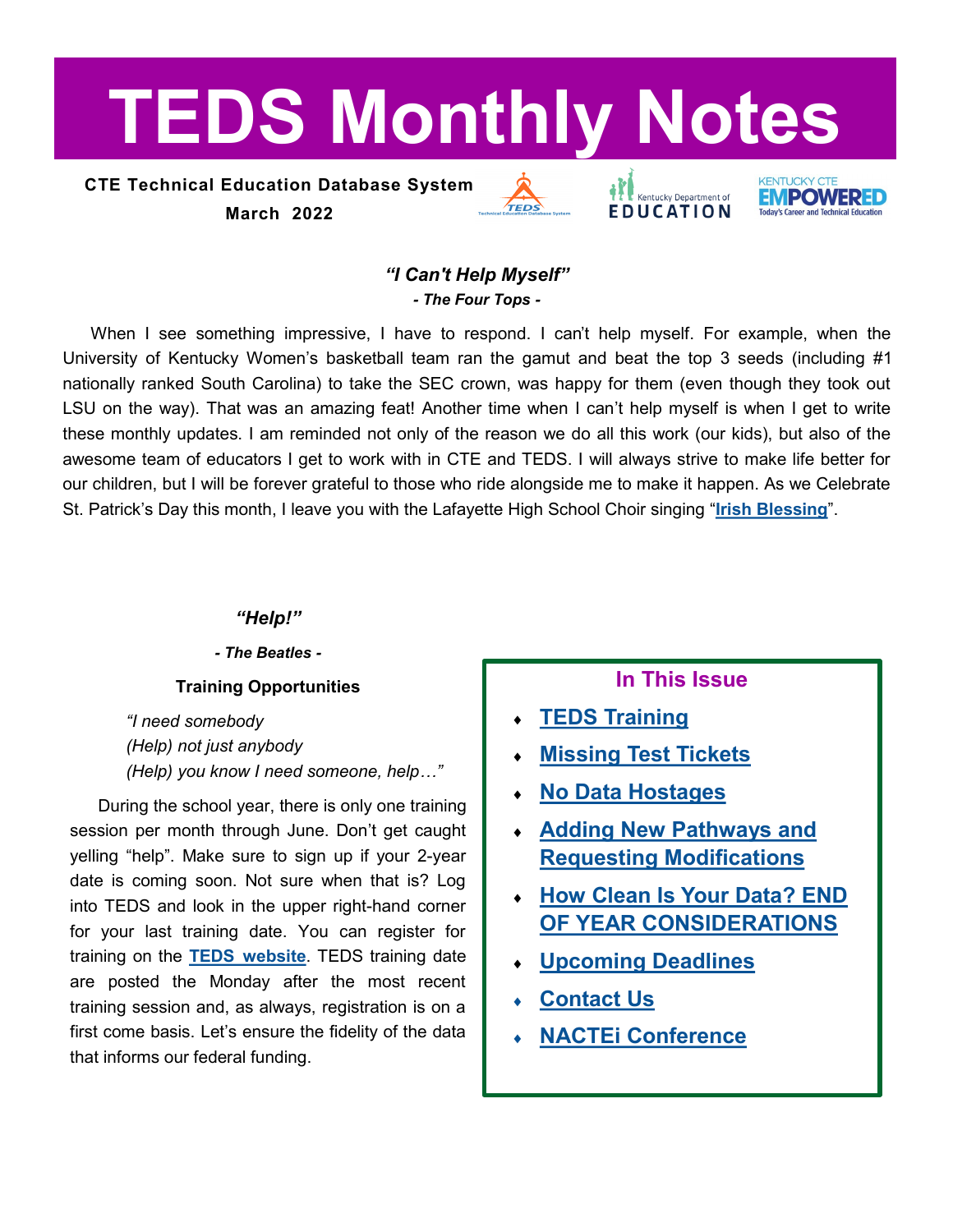# *"With a Little Help from My Friends"*

*- The Beatles -*

#### **Missing Test Tickets**

# *"What would you think if I sang out of tune? Would you stand up and walk out on me?"*

<span id="page-1-0"></span>Test tickets were released in early February. Hopefully, you have already reviewed them and determined if there were any issues. If not, make sure to verify your test ticket data ASAP. Please do not wait until your testing window, as we may not be able to provide the help you require at that time. As folks responsible for TEDS data, we should remember some key facts:

- A concentrator is any student that has completed two (2) courses in a single program of study (career pathway).
- In Kentucky, a course is defined as one (1) credit on the student's official transcript.
- To generate an **EOP** test ticket the student must have been identified as a concentrator in IC and TEDS by February 1 **AND** have at least two credits on their transcript **AND** have never passed that EOP.
- To generate a **TRACK** test ticket, the student be enrolled in the TRACK pathway **AND** be identified as a concentrator in IC and TEDS by February 1 AND show four credits (earned or currently enrolled for the fourth credit) in IC and TEDS.

If you can't find a test ticket for a student, check the Student Assessment Summary report. It is possible that they have already passed the test. If you still can't find the ticket, you might be able to get a little help from your friends. Contact Sherri Craig or Claude Christian for help investigating the issue. we can usually track down the problem and provide options.

# *"Help Somebody"*

### *- Maxwell -*

### **No Data Hostages**

*"But, I just got so busy…"*

*"You know, I have six other classes…"*

### *"The dog ate my homework…"*

These are all data hostage statements, excuses for why something wasn't done. We've all been on both sides of the conversation. We, as educators/adults/parents are tasked with teaching responsibility and consequences. It can sometimes be a painful lesson, but a lesson that must be taught. Most often, the best way to help somebody is to teach by example. For us, that means reading and following guidelines and instructions. It means ensuring the accuracy of our data. The somebody you will be helping is the student who is eligible to take an EOP and get articulated credit or the student who will be a completer because their record is accurate and up to date. In addition, you would be helping yourself and your school by not having to explain to a family that their student did not get an earned opportunity due to an error. There is also a reward when you help somebody: The school earns accountability points along the way.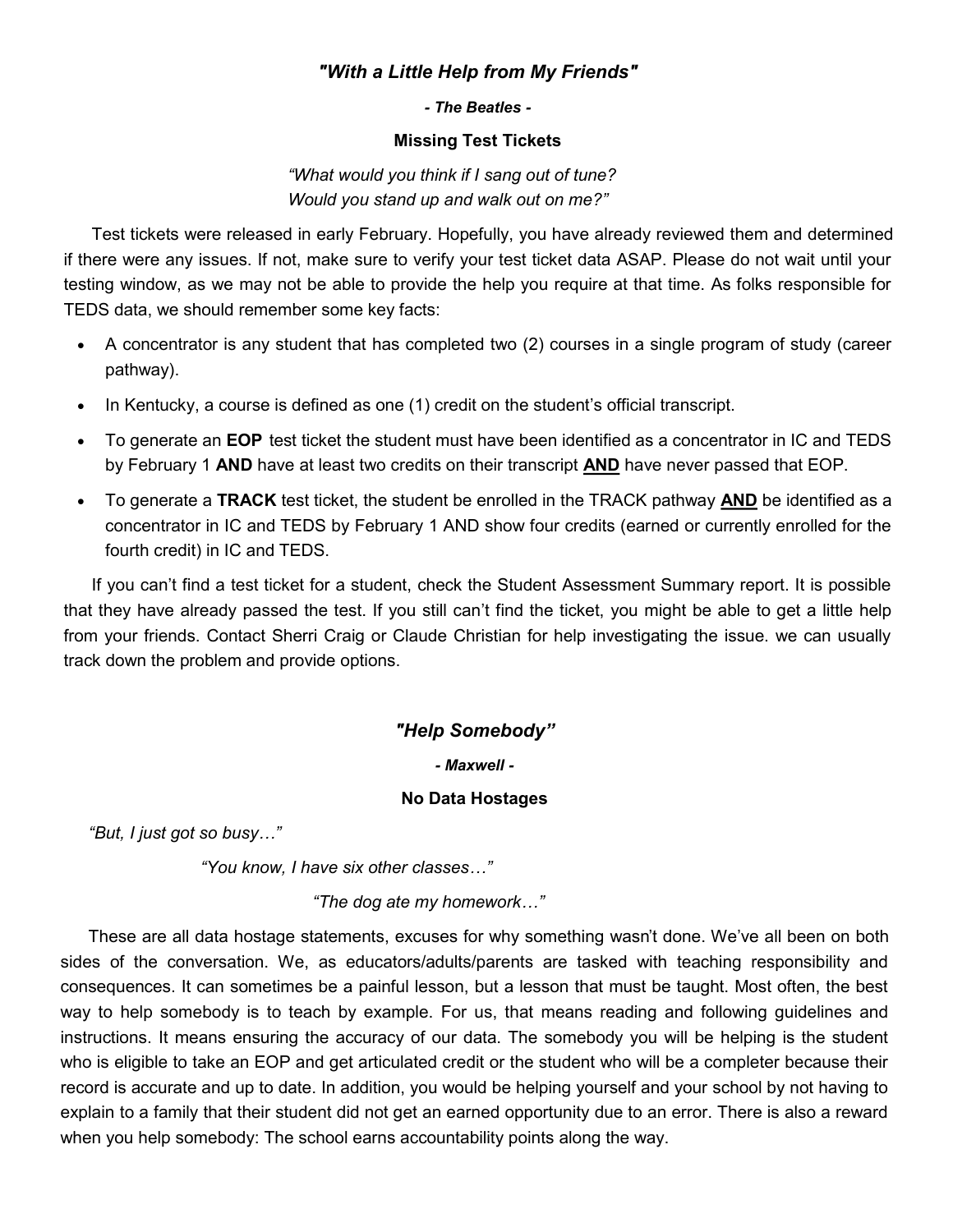# *"Hold On, Help Is on the Way"*

#### *- Georgia Mass Choir -*

#### **Adding New Pathways and Modification Requests for 2022-2023**

<span id="page-2-0"></span>Did you just notice that you have a pathway that is being phased out? Maybe your school has decided to go in a new direction. Now you need to add a pathway and you're feeling a little panicky. Hold on, help is on the way. We have provided a **step-by-[step guide for how to Request to ADD or REMOVE a Pathway](https://education.ky.gov/CTE/teds/Pages/TEDSStepbyStep.aspx)**. You can also request a modification of an existing pathway. No worries. You can find those instructions in the same place. Just remember: if you want to add the pathway for the 2022-2023 school year, you will need to complete this process before September 1, 2022.

# *"All of My Help"*

#### *- New Direction -*

### **How Clean Is Your Data? END OF YEAR CONSIDERATIONS**

It is an awesome task to be able to reach out to so many in one fell swoop. Through this memo I can provide TEDS users with all of my help. As we near the end of the school year, it is important that help be available. It is more important that help be accepted. In order to ensure our data is accurate, we must know what is expected.

Here is what is expected as you prepare to close out the year:

- When students are enrolled in pathways, the correct credit hours must be posted. Then, **they must be updated when anything about the student record changes.**
- When a student earns an industry certification for their chosen pathway, it should be properly entered in TEDS the same school year it is earned.
- Once a student meets the definition of concentrator, that should be properly noted in IC and imported into TEDS when it happens. Do the same if that status changes back to exploring.
- **You must review and update the data one last time at the end of the school year (before your local IC is locked for the year) to ensure data accuracy**
	- Check with your school or district level Infinite Campus (IC) Coordinator to find out when they will close IC for the year
	- Review transcripts and update accordingly
	- Changes MUST be made BEFORE the date your IC will be closed
	- IC will not export changes made after that date
	- **DO NOT** remove an end date on a record unless the student is in a class in that pathway **THIS YEAR**. Despite what you may see, you cannot undo this and the student will be counted as though they were in a class. This would be a data violation and a funding violation.
	- Check your work. **JUST BECAUSE YOU SEE IT IN IC DOES NOT MEAN IT IS IN TEDS**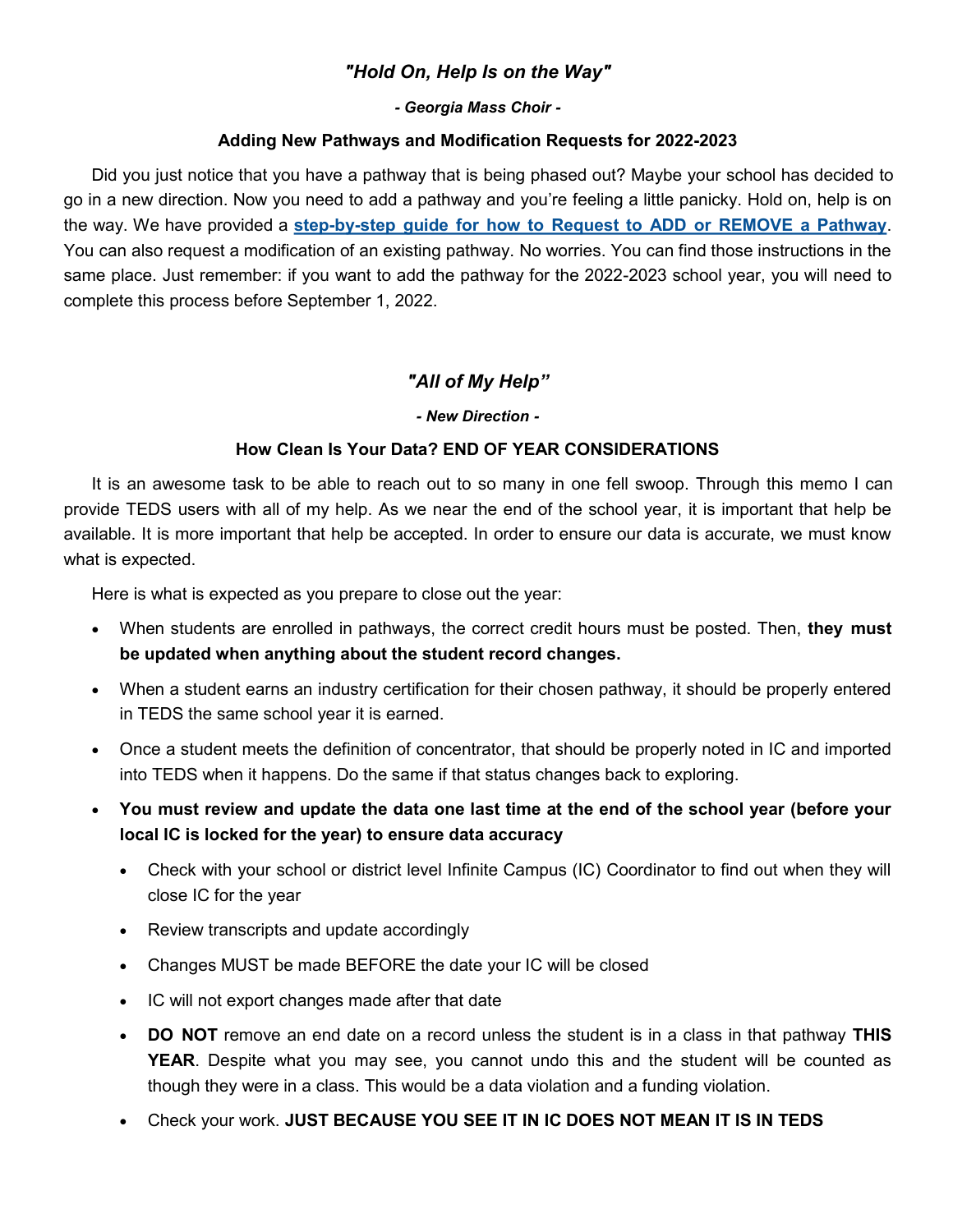# *"Can't Help But Wait"*

*- Trey Songz -*

#### **Upcoming Deadlines**

<span id="page-3-0"></span>*"Good things might come to those who wait Not for those who wait too late…"*

Summer is coming and you can't help but wait, but winter hasn't decided to let go just yet. However, you want to know when it's coming, so you keep an eye on the calendar. To make sure you don't wait too late, you may want to refer to the Secondary Schools Timeline on the main TEDS website. This timeline will help you rest easy when your wait is over and summer is here.

| <b>March 31</b> | 2nd Semester Enrollment Data completed in TEDS<br>$\bullet$                                                                                                                                                                                                                           |
|-----------------|---------------------------------------------------------------------------------------------------------------------------------------------------------------------------------------------------------------------------------------------------------------------------------------|
| June 15         | TEDS End of Year Data entered in IC and imported to TEDS<br>$\bullet$<br>(Remember to check<br>ALL students, not just active)<br>$\bullet$<br>Semester Data (credits, student objectives, etc.)<br>** MUST be completed BEFORE your local (district/school) IC is closed for the year |
| June 30         | Career Readiness Data Entered Where Possible<br>$\bullet$                                                                                                                                                                                                                             |

### *"Help Me"*

#### *- Chris Brown -*

# **Contact Us**

Sometimes it is hard for us to admit that we are stumped. Sometimes it's good to work it out for yourself. Other times, it's better to say, "Help me". When you reach that point for TEDS, Perkins or general CTE, we are here for you. Give us a call. We are ready and waiting to help.

| <b>Career Readiness</b>        | <b>Perkins</b>                    |
|--------------------------------|-----------------------------------|
| <b>Scott U'Sellis</b>          | Karla Tipton                      |
| scott.usellis@education.ky.gov | karla.tipton@education.ky.gov     |
|                                |                                   |
| <b>Infinite Campus</b>         | <b>TEDS</b>                       |
| <b>Tanya Fluke</b>             | <b>Claude Christian</b>           |
| tanya fluke@education.ky.gov   | claude.christian@education.ky.gov |
|                                |                                   |